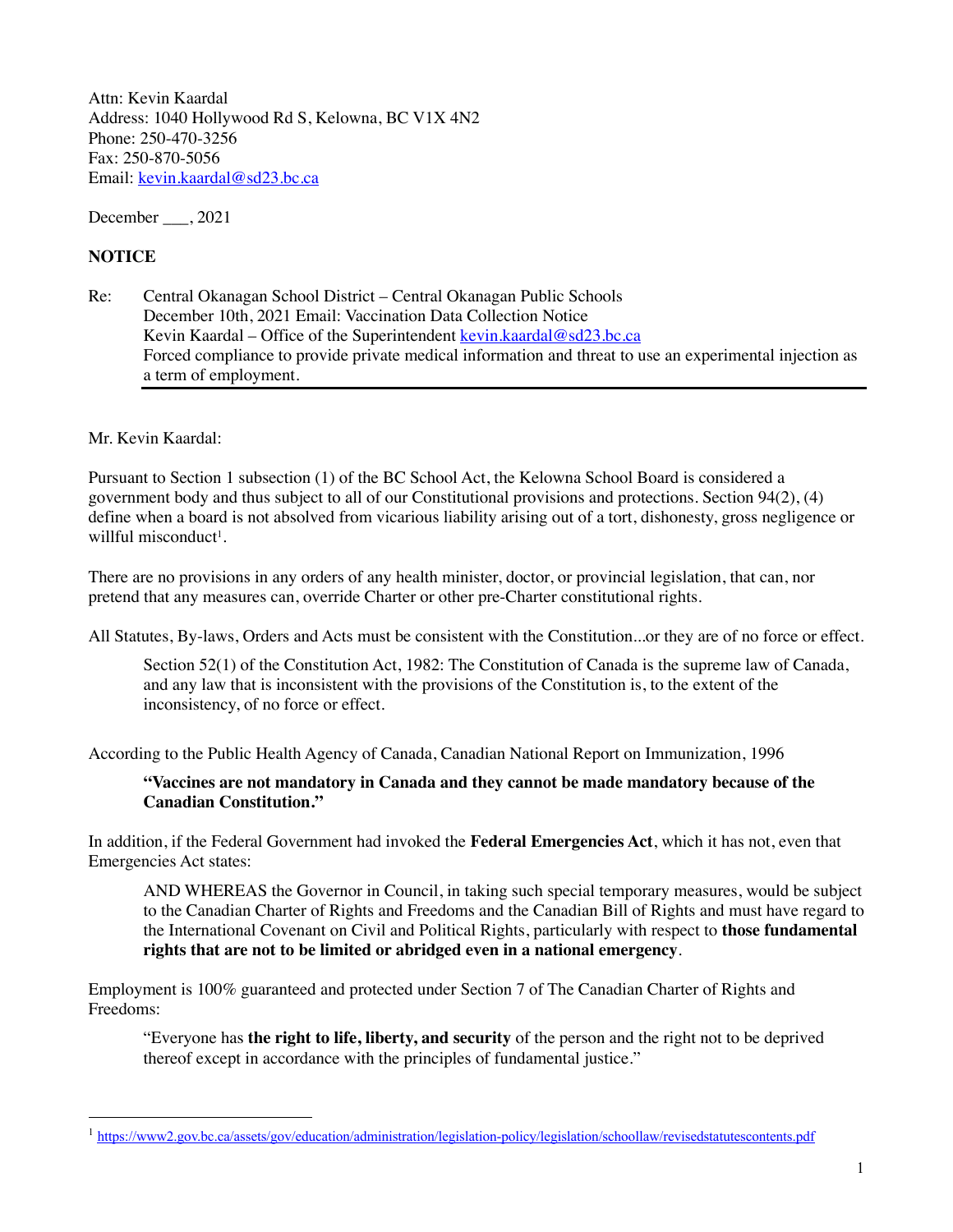On December 10th, 2021 you sent an email<sup>2</sup> with an attached letter<sup>3</sup> instructing all Central Okanagan Public School Staff that they were 'expected' to submit their proof of vaccination.

This is a direct violation of employee's privacy rights. Teri Mooring, President of the BC Teachers Federation (BCTF) and Susan Bauhart, President Central Okanagan Teachers' Association (COTA), sent a letter<sup>4</sup> to their members on December 8th, 2021 advising them that the decision made by your office is "a serious violation of employee privacy rights."

The BCTF/COTA informed its members that should you persist, they will take the position that this is a breach of teacher privacy rights and that no teacher should be disciplined for failing to provide proof.

Aside from the BCTF/COTA's statements, the fact of the matter is that at no time is it acceptable to demand or request private medical information from employees. Further, to do so, with the threat of termination, unpaid leave or disciplinary action opens you up to personal and civil liability as you cannot discriminate against anyone or interfere with a person's right to gainful employment.

In your letter to the employees of School District 23 on December 10th, 2021 you are on record for making damning and false statements that are misleading, threatening and meant to, and does intimidate employees into compliance in providing their vaccine status. Such as:

**"The School District reserves the right to follow up or require disclosure from those who do not participate** if it determines that their vaccination status information is needed for risk assessment, workplace health and safety purpose, **or to implement any vaccination programs that may be adopted by the School District**. **Employees who elect not to provide their vaccination status to the School District will be deemed to be unvaccinated,** which means that they may be subject to follow up and additional protective measures that may be implemented by the School District. **Any employees who misrepresent their vaccination status may be subject to discipline.**"

According to Canadian Supreme Court rulings regarding consent to medical treatment and testing, a doctrine of informed consent for any medical treatment has become part of Canadian Federal law. According to Supreme Court rulings, no Canadian citizen is required to take any medical treatment without informed consent, which includes the right to refuse such treatment<sup>5</sup>.

In reference to any COVID-19 testing, the Genetic Non-Discrimination Act Bill S-201, states that it is an indictable offence to force anyone to take an DNA/RNA test or deny any service, employment, or education opportunity to anyone who refuses to take such a test.

There are further applicable offences in Section 4, 5 of this Act, for compelling an individual to disclose the results of the DNA/RNA genetic test, to collect, use or disclose the results of this said genetic test, or to cancel employment contracts with the School Board or Province, because a staff member refuses to disclose the results of any said genetic test.

The punishment for being in violation of the Genetic Non-Discrimination Act is a fine not exceeding \$1,000,000 or imprisonment for a term not exceeding five years, or both, for all such offences<sup>6</sup>.

Extortion, committing tort, privacy violations, wilful misconduct, assault and battery and acting in bad faith are serious indictable Criminal Code offences. Interfering with someone's right to employment or essential, or nonessential services, is a further violation of the Constitution and the Charter of Rights and Freedoms.

<sup>&</sup>lt;sup>2</sup> https://action4canada.com/wp-content/uploads/superintendent-okanagan.pdf

<sup>&</sup>lt;sup>3</sup> https://action4canada.com/wp-content/uploads/Okanagan-School-District-Vaccination-Data-Collection-Notice.pdf

<sup>4</sup> https://action4canada.com/wp-content/uploads/BCTF-and-COTA-letter-to-okanagan-school-members.jpg

<sup>&</sup>lt;sup>5</sup> https://bottomlineresearch.ca/pdf/informed\_consent.pdf

 $6 \frac{\text{https://laws-lois.justice.gc.ca/eng/acts/G-2.5/index.html}}{$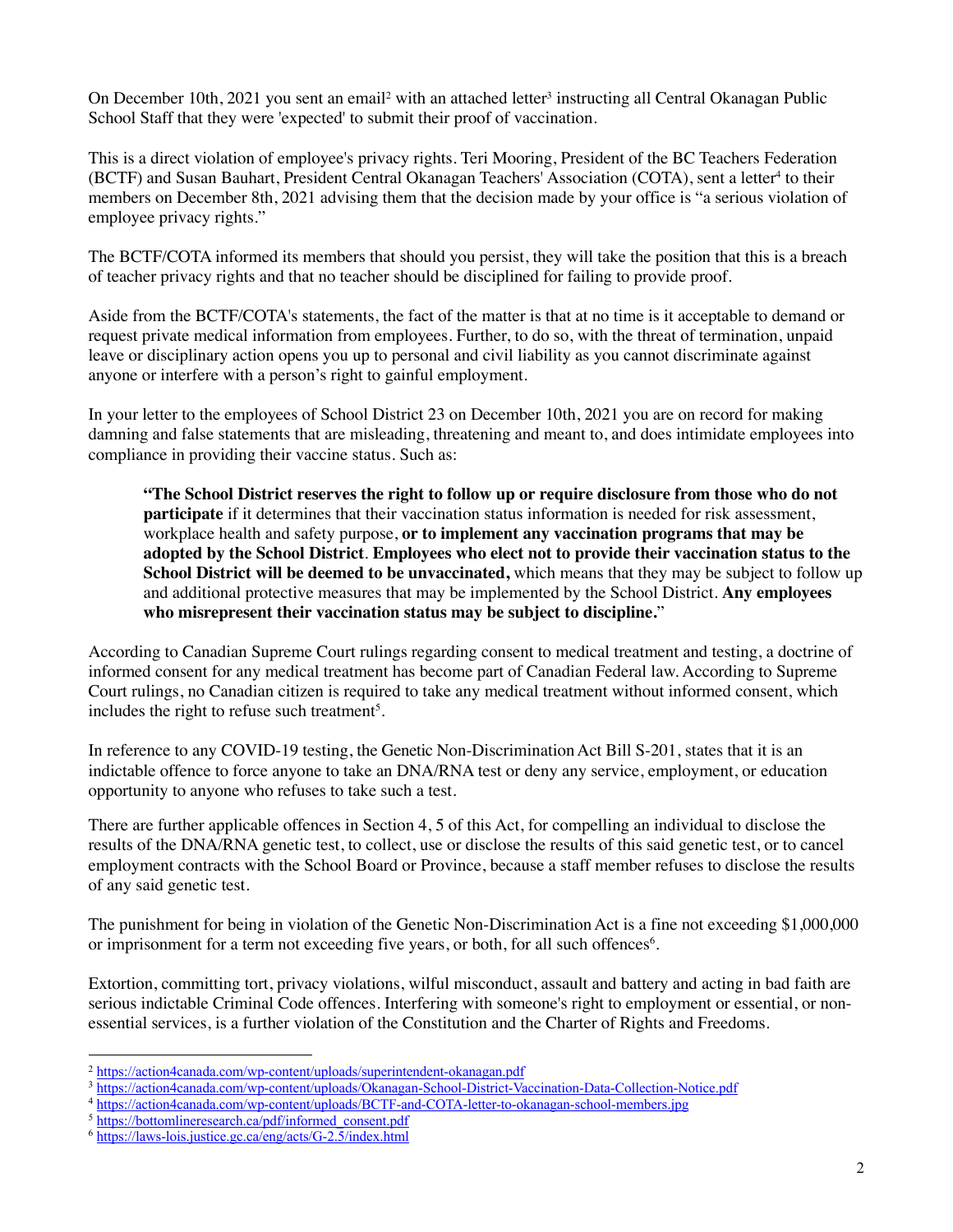Mr. Kaardal, you were served a Notice of Liability on two separate occasions. The first one was delivered on June 14th, 2021.

The NOL advises you that you may be held personally liable for your participation in mandating the government's unlawful orders. An additional letter was also provided regarding the government's decision instructing School Boards to vote on whether or not vaccines should be mandated for teachers.

This most recent Notice is to make you aware that if you persist in interfering with the guaranteed rights of school staff by supporting or enforcing the injection or any other medical treatment, under threat of loss of employment or unpaid leave, you will be held personally liable for breaches of any and all Statutes including but not restricted to the Criminal Code, for any loss of income, damages and/or any injury suffered as a result of your actions. You are personally not protected under any Act, Order or Statute that is in violation of the Canadian Rule of Law, the Criminal Code, Constitution and Charter of Rights and Freedoms. You have been duly warned.

Your Vaccination Data Collection Notice is clearly intended to advance the agenda to mandate vaccines for school staff in an indirect way, rather than having a direct vote on the matter. Either way, you are violating the rights of school staff and leaving the trustees liable to personal liability and possible criminal charges.

The Vaccinations Data Collection Notice states that the School District is seeking to collect and use information about the vaccination status of employees, in order to:

- make decisions about whether **mandatory vaccination** or other risk mitigation programs are needed;
- **implement any vaccination** or risk mitigation programs that may be adopted;
- monitor and **enforce compliance with any vaccination mandates** or similar programs that may be adopted.

By providing any information requested on the Vaccination Data Collection Notice school staff are opening themselves up to further risk of their private medical information being provided to the health authorities according to the Notice. On page 3 it states that the vaccination data will be shared externally if "requested or required by public health officials." Public health officials have no legal right to receive this personal data at any time, for any reason. This admission alone, is evidence that your said actions and requirements are contrary to Section 4(1) and 5 of the Genetic Non-Discrimination Act.

Twenty-two  $(22)$  School Districts have voted no<sup>7</sup> to mandating vaccines for school staff.

You are hereby and herein put on Notice and strongly advised to cease and desist, and retract the Vaccination Data Collection Notice as well as vote no "to implementing any vaccination program."

Name:

| Signed:<br>້ |
|--------------|
|--------------|

Date:  $\frac{1}{\sqrt{2\pi}}$ 

<sup>7</sup> https://action4canada.com/bc-trustee-campaign/